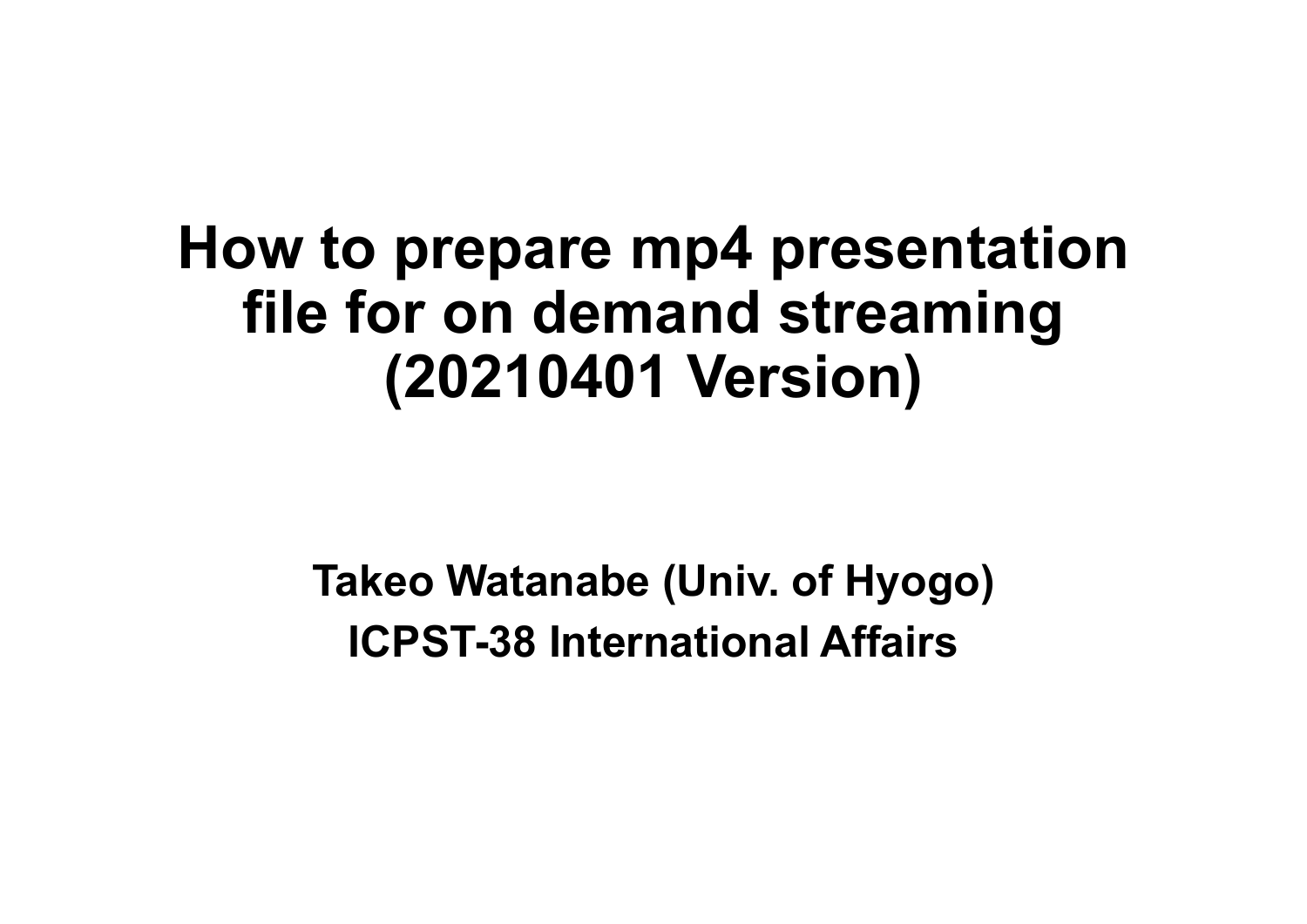## **Index**

- 1. Preparing presentation file using ZOOM (Recommended)
- 2. Virtual background setting ZOOM video screen (Recommended)
- 3. Preparing presentation file using Microsoft PowerPoint

#### ※Remarks

For all the above methods, use "Backgroud\_File\_for\_Presentation.pptx" for the PowerPoint presentation file. This background file is authorized by ICPST-38.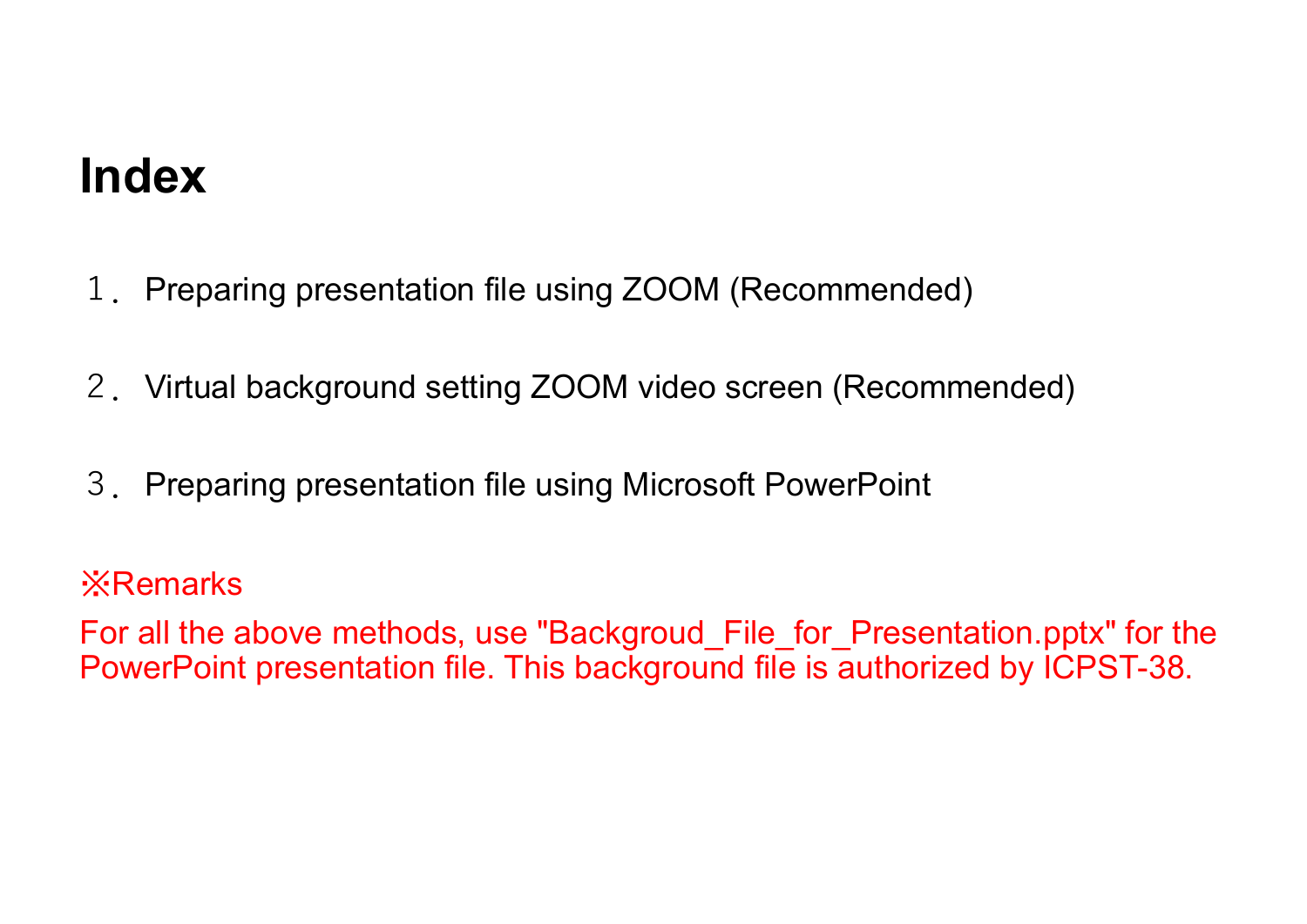### **1. Preparing presentation file using ZOOM (Recommended)**

- 1) Launch ZOOM software. If you did not have ZOOM, please install from https://zoom.us.
- 2) Left-click on the photo in the upper right corner of the screen and select "Check for Updates" from the menu to upgrade to the latest version. If you have already completed the upgrade, proceed to 3).
- 3) Select "New Meeting", and then select "Test Speaker and Microphone". After testing is OK, select "Joint with Computer Audio". If you do not need to test them, go to 4).
- 4) Select "Joint with Computer Audio".
- 5) To access to your PowerPoint file, select "Share screen" on the screen. The green message of "You are screen sharing" will appears on the PC display.
- 6) Set the background with the specified PST logo (Background\_File\_for\_Video.jpg) to your own video image. To the set the background, please refer the Word file in the attached "About setting the virtual background of the ZOOM video screen".
- 7) When you move the mouse cursor to the green message as shown in 5), a menu bar will be displayed. Then, select "Start Video" and turn on your own video.
- 8) To start recording your presentation, select "More" from the menu bar. Then select "Record on this computer".
- 9) When the recording is completed, select "More" and select "Stop Recording".
- 10) Select red message of "Stop Share".
- 11) Exit ZOOM
- 12) A message to convert the recording of the meeting is displayed, and an mp4 file of the recording is generated in the document folder with date and name. It takes approximately 5 min to save the mp4 file on your computer.
- 13) Since the file name of zoom 0.mp4 is generated, you will need to send this file by the announced method from ICPST-38 by the end of March.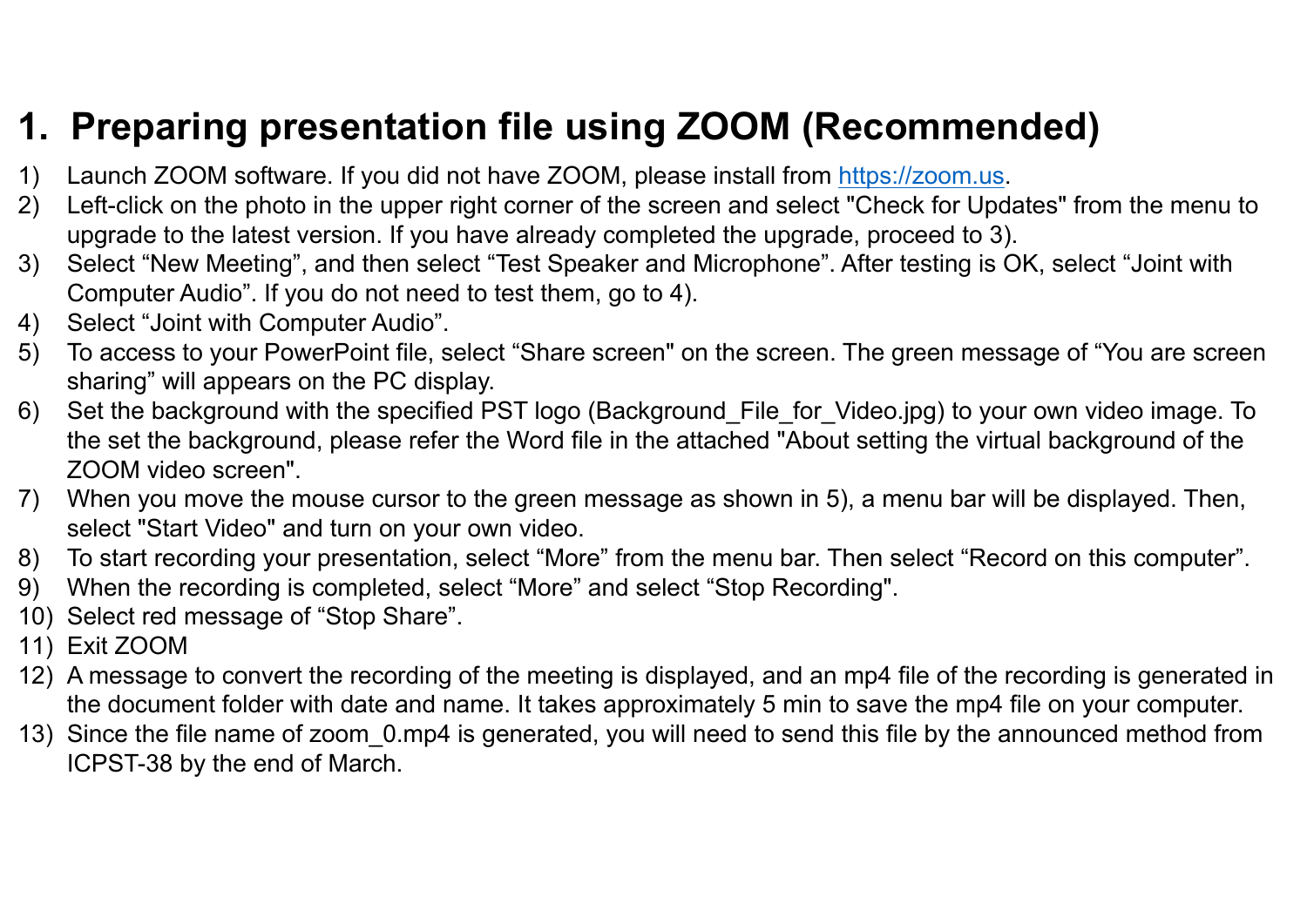#### **2.Virtual background setting ZOOM video screen (Recommended)**

- 1) Launch ZOOM software and select a new meeting.
- 2) Left-click the up-arrow character which is listed just right from the "Start Video" button.
- 3) A menu will appear. Select "Choose Virtual Background …".
- 4) Select "Virtual Background" on the video settings screen.
- 5) Select the "+" mark, select "Add Image", and select the "Background File for VIDEO.jpg" file of your computer.
- 6) Selected as the background for the video. Make sure that the background of the video is the image of "Background\_File\_for\_VIDEO.jpg".
- 7) The video image it is flipped in horizontal direction, left-click the up-arrow character just right to "Stop Video" button and select "Video Settings". When the setting screen appears, select the "Video" and remove  $\boxed{\checkmark}$  from "Mirror my video" to cancel the horizontal inversion of the video image.